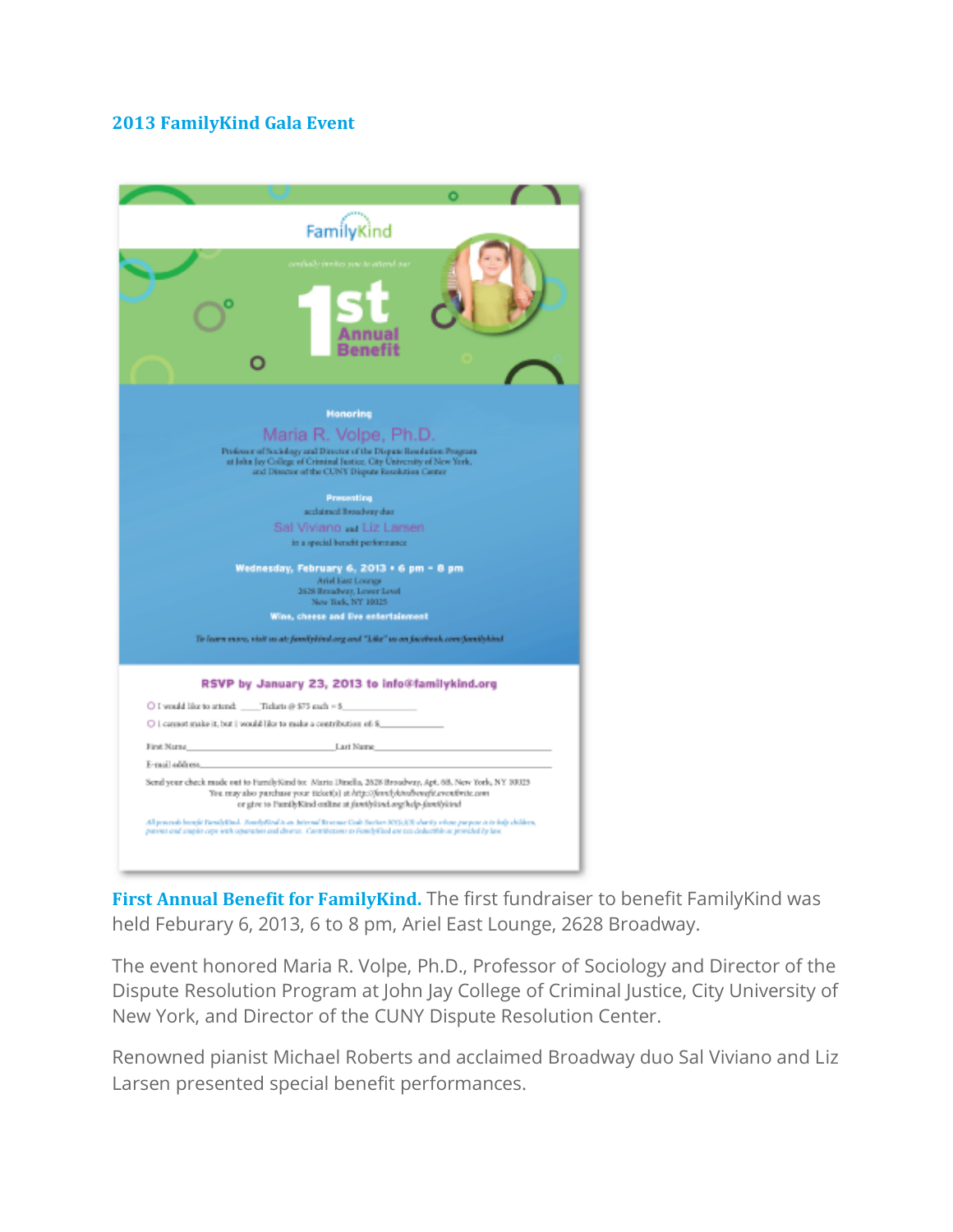## 2013 Friendraisers

**FamilyKind's Summer Friendraiser.** Friends of FamilyKind ventured to Coney Island for a baseball game featuring the **Brooklyn Cyclones** (affiliates of the NY Mets) vs the **Batavia Muck Dogs** (affiliates of the Washington Nationals) and **Springsteen Fireworks** after the game.

Saturday, July 20, 2013 Cyclones Stadium at Coney Island 4:30 pm doors open, seating, and mingling 6:00 pm game start



**FamilyKind's Spring**

**Friendraiser.** Friends of FamilyKind gathered for fun and laughter at **Gotham Comedy Club** featuring host, Angelo Lozado, with a lineup of Gotham comics